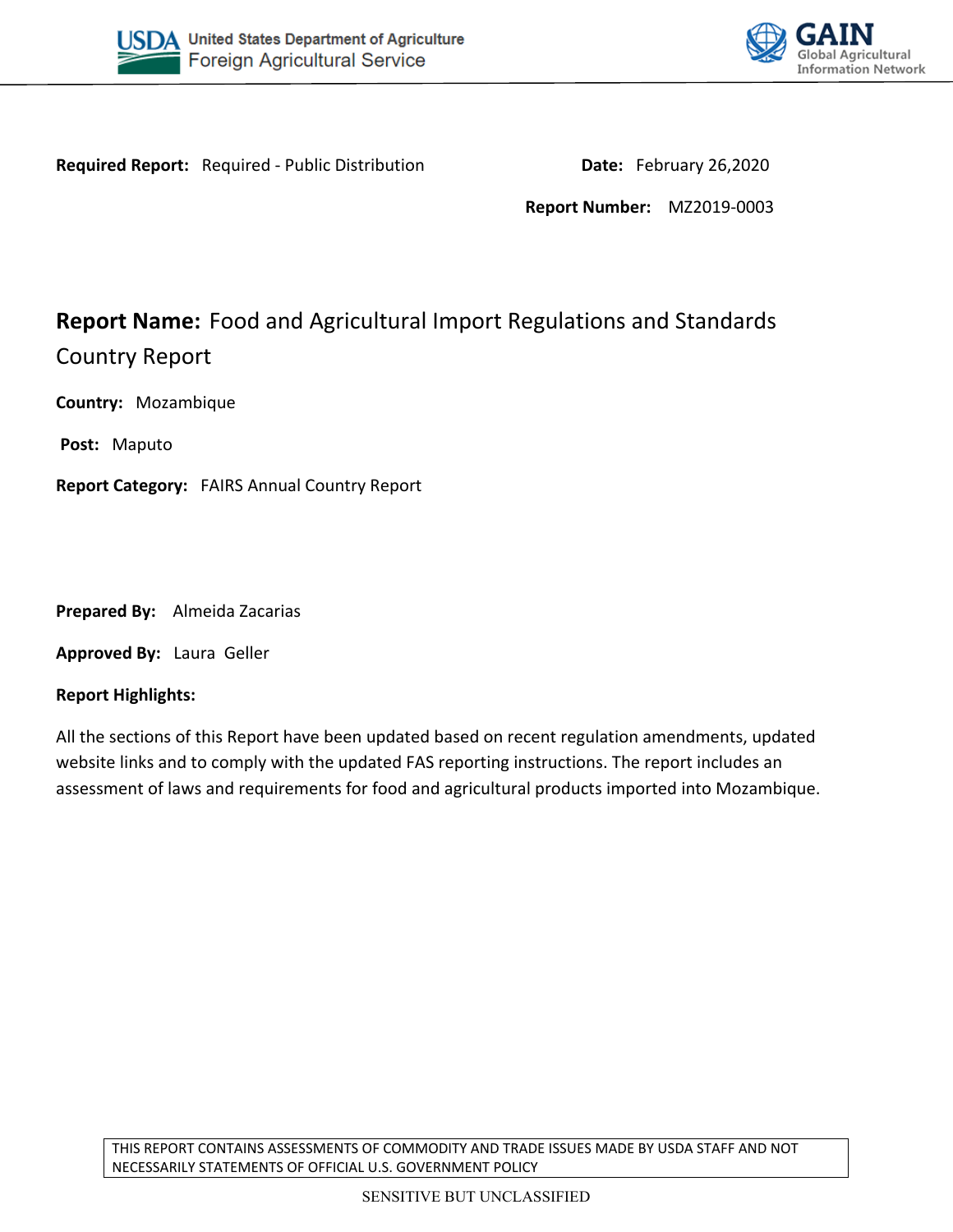# **Table of Contents**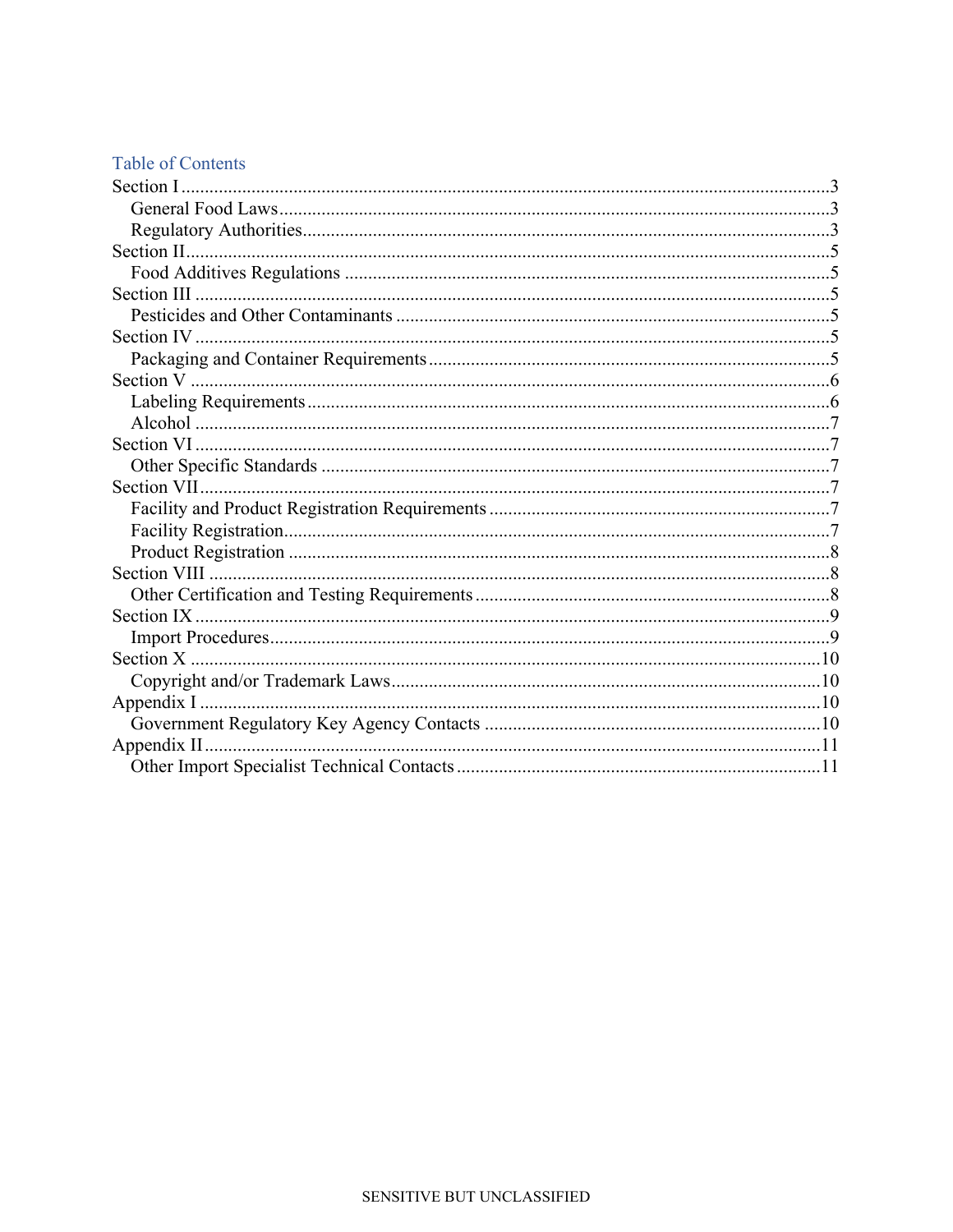This report was prepared by the USDA - Foreign Agricultural Services in Maputo, Mozambique for U.S. exporters of domestic food and agricultural products. While every possible care was taken in the preparation of this report, information provided may not be completely accurate either because policies have changed since its preparation, or because clear and consistent information about these policies was not available. It is highly recommended that U.S. exporters verify the full set of import requirements with their customers, who are normally best equipped to research such matters with local authorities, before any products are shipped.

FINAL IMPORT APPROVAL OF ANY PRODUCT IS SUBJECT TO THE IMPORTING COUNTRY'S RULES AND REGULATIONS AS INTERPRETED BY BORDER OFFICIALS AT THE TIME OF PRODUCT ENTRY.

#### <span id="page-2-0"></span>**Section I**

#### <span id="page-2-1"></span>**General Food Laws**

Mozambican food and agricultural import regulations and standards are developed and administered by three government ministries: Agriculture & Food Security, Trade & Industry, and Health. Under these ministries, other agencies directly involved in food and agricultural imports include the National Institute for Normalization and Quality, and the Mozambique Revenue Authority.

Mozambique requires companies associated with the food value chain to ensure that processes are implemented to reduce the health risk to consumers by implementing food safety management systems. While the Ministry of Agriculture and Food Security is primarily responsible for domestic food regulations, the Ministry of Trade and Industry (MIC) is responsible for implementing import regulations. The MIC delegates many of the responsibilities associated with food imports to the National Institute for Normalization and Quality (Instituto Nacional de Normalização e Qualidade -INNOQ). Mozambique is member of the WTO. Mozambique major food laws include the Decree9/2016 on Food Fortification, <http://extwprlegs1.fao.org/docs/pdf/moz155275.pdf>, and the Decree6/2009 Pesticides Management regulation.

#### <span id="page-2-2"></span>**Regulatory Authorities**

# **Table 1: Ministry of Agriculture and Food Security**

| <b>Division/Directorate</b>                           | <b>Summary</b>                                                                                                                                                                           |
|-------------------------------------------------------|------------------------------------------------------------------------------------------------------------------------------------------------------------------------------------------|
| <b>Veterinary Services</b><br><b>Department (DNV)</b> | <b>Key responsibilities</b><br>Formulate policy and manage risks in the import and export of<br>٠<br>animals and animal products<br>Issue licenses to import animals and animal products |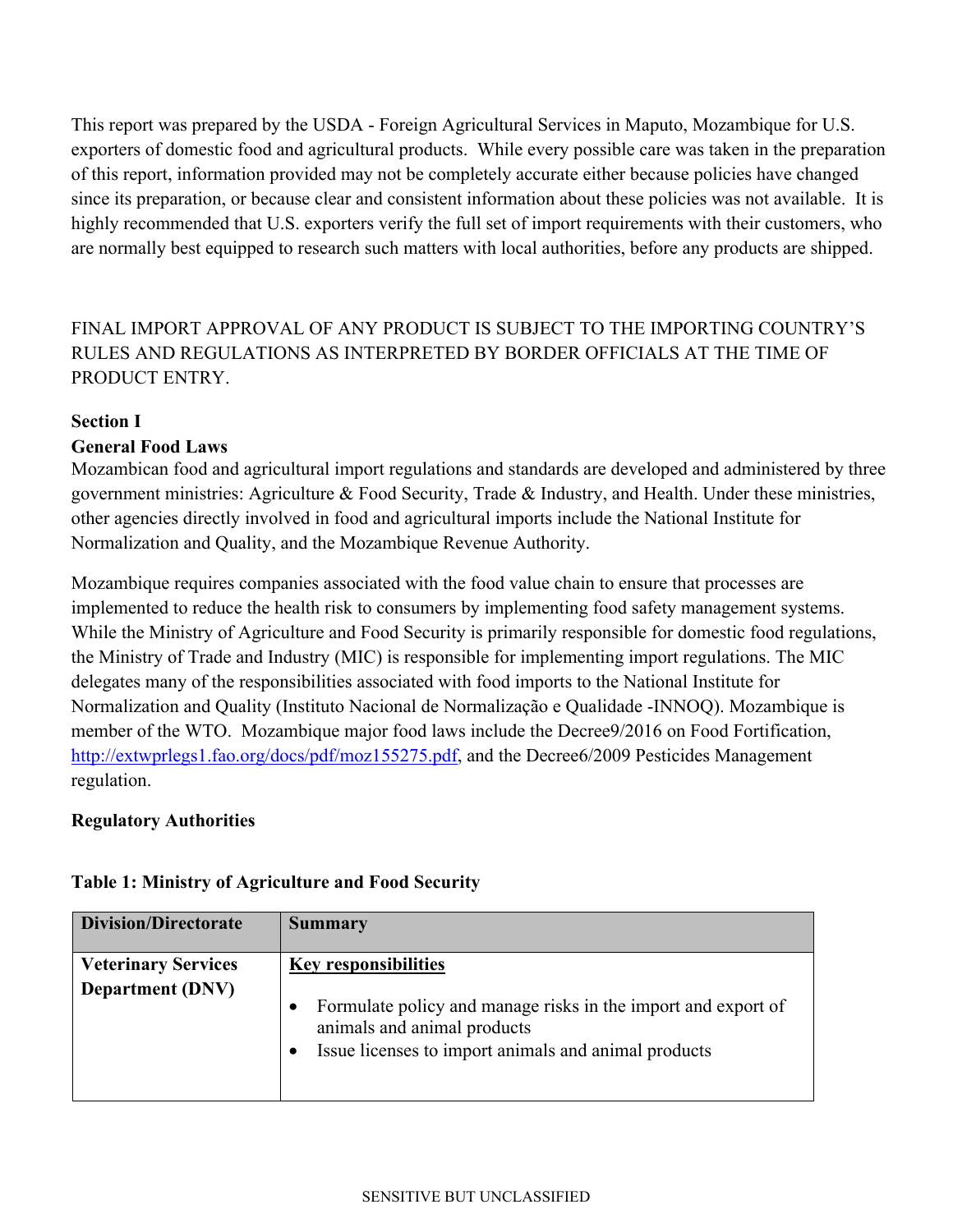| <b>National Seed Service</b><br>(SNS)                                                | <b>Key responsibilities</b><br>Formulate policy and manage risks in the import and export of<br>$\bullet$<br>seeds<br>Issue licenses to import planting seeds<br>This row in the table can be deleted.                                                                                         |
|--------------------------------------------------------------------------------------|------------------------------------------------------------------------------------------------------------------------------------------------------------------------------------------------------------------------------------------------------------------------------------------------|
| <b>National Directorate of</b><br><b>Agriculture and</b><br><b>Forestry Services</b> | <b>Key responsibilities</b><br>Formulate policy and manage risks in the import and export of<br>$\bullet$<br>vegetable products (plants and their derivatives) for food,<br>ornamentation, processing and / or propagation.<br>Issue licenses to import plants and plant products<br>$\bullet$ |
| <b>Codex Alimentarius</b><br><b>Office</b>                                           | <b>Key responsibilities</b><br>National Contact Point for the Codex Alimentarius National<br>$\bullet$<br>Commission along with the Ministry of Commerce                                                                                                                                       |

**Source:** Ministry of Agriculture and Food Security

# **Table 2: Ministry of Trade and Industry**

| Division/Agency                       | <b>Summary</b>                                                                                                                                                                                                                                                                                                                                                                                                                   |
|---------------------------------------|----------------------------------------------------------------------------------------------------------------------------------------------------------------------------------------------------------------------------------------------------------------------------------------------------------------------------------------------------------------------------------------------------------------------------------|
| <b>Multiple</b><br><b>Departments</b> | <b>Key responsibilities</b><br>Coordinate interagency formulation and implementation of trade<br>policy<br>Manage all commercial activities, including issuing import licenses<br>for agriculture, food and non-food products<br>Ensure the implementation of SPS measures<br>Develop and implement quality control standards<br>Ensure compliance with obligations under the WTO and other<br>international trade organizations |

**Source:** Ministry of Trade and Industry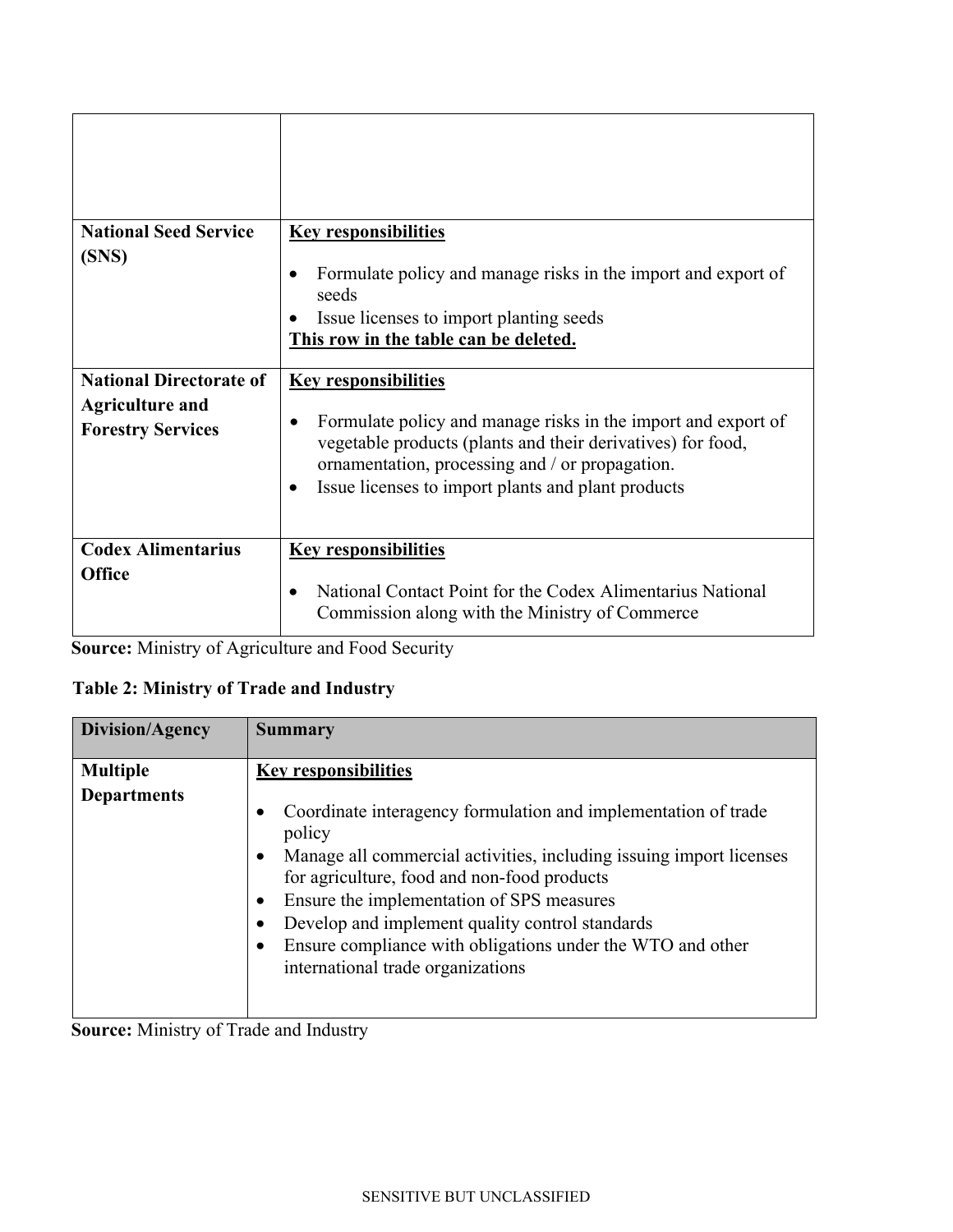The National Institute for Normalization and Quality (INNOQ) is a public institute with a national scope and is supervised by the Ministry of Industry and Commerce. The fundamental objective of this organization is to implement the National Quality Policy. This policy ensures that standardization, methodologies, certifications and quality management activities for agriculture and food products are implemented.

| Table 3: National Institute for Normalization and Quality (INNOQ) |  |  |
|-------------------------------------------------------------------|--|--|
|                                                                   |  |  |

| <b>INNOQ Multiple</b><br><b>Departments</b> | <b>Key responsibilities</b><br>Responsible for overall standards in Mozambique<br>$\bullet$<br>Announce notifications presented by WTO country members<br>Notifies WTO on Mozambique trade regulations<br>$\bullet$<br>Analyze trade barriers<br>$\bullet$ |
|---------------------------------------------|------------------------------------------------------------------------------------------------------------------------------------------------------------------------------------------------------------------------------------------------------------|

**Source:** INNOQ

# **INAE (NATIONAL INSPECTION OF ECONOMIC ACTIVITIES)**

INAE is a public institution, created in 2009, with legal authority and administrative autonomy, supervised by the Minister of Industry and Commerce.

# <span id="page-4-0"></span>**Section II**

# <span id="page-4-1"></span>**Food Additives Regulations**

Mozambique food legislation is covered by the Ministry of Health and includes food safety guidance on food additives (100/87), pesticides regulation (88/87), imported foods (80/87), food hygiene, and others. The decree 9/2016<http://extwprlegs1.fao.org/docs/pdf/moz155275.pdf>(Portuguese) establishes processed food fortification, with industrial micronutrients, import of processed foods, as well as sanctions applied for violators.

The Ministry of Agriculture and Food Security, the Ministry of Health, and the Ministry of Trade and Industry share responsibility for regulations pertaining to food additives and they are guided by International Codex Alimentarius standards.

CODEX maximum residue limits (MRL's) are recognized and accepted for imported foodstuffs in Mozambique and the regulation is enforced by the National Institute for Normalization and Quality (INNOQ).

# <span id="page-4-3"></span><span id="page-4-2"></span>**Section III Pesticides and Other Contaminants**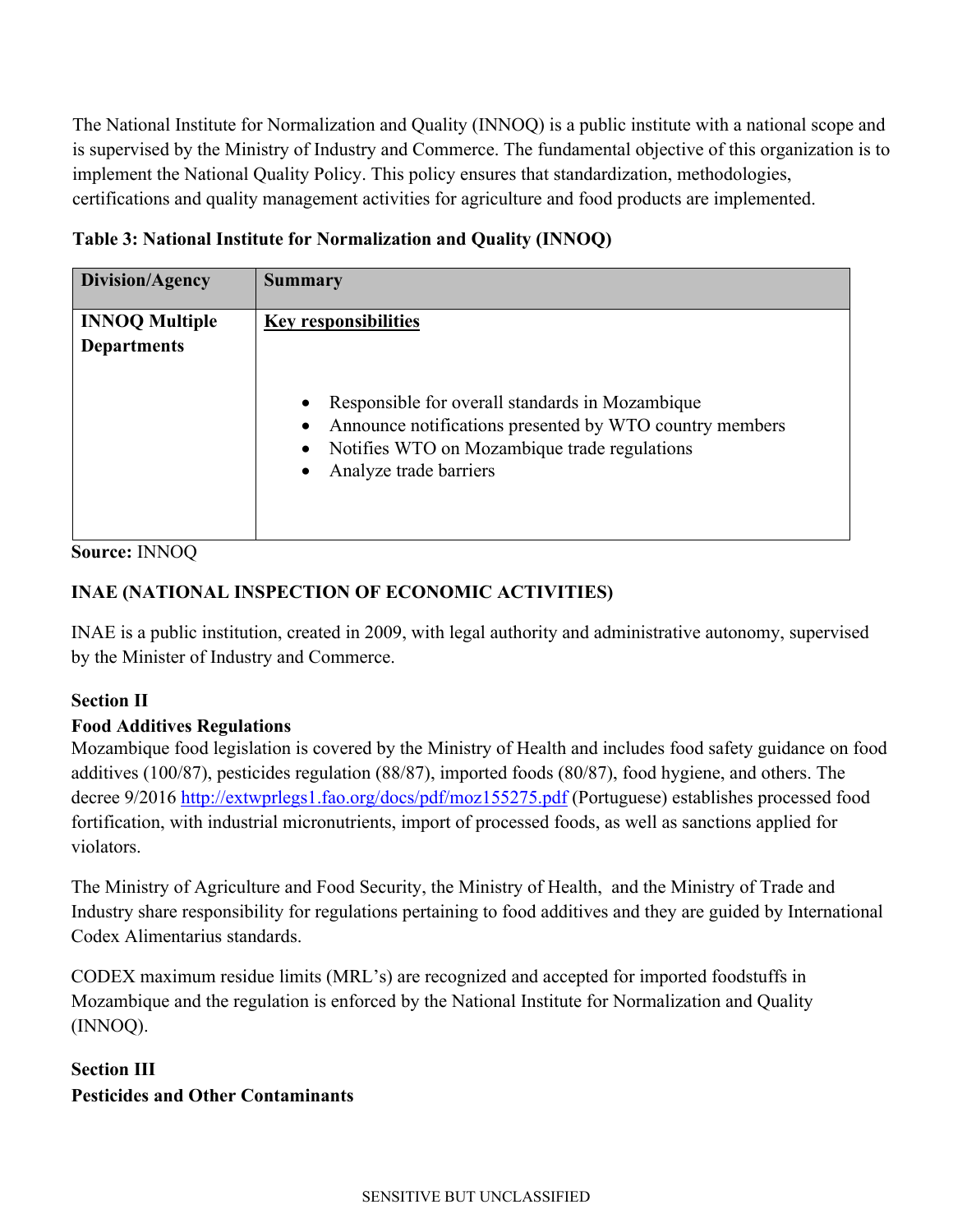The scope of pesticide/contaminant is regulated by the Decree 45/2004 of 29 of September, on production, packaging, labelling and storage of pesticide and contaminant. Pesticides must be registered through a specific board called RRCA (Agro-chemical registration board).

The ministerial diploma 153/2002 of the 11th of September 2002 creates the juridical/administrative regime for pesticides registration, defines technical guidance, and clarifies the role of different official entities that regulate pesticides management. Pesticides registration follows universal rules in relation to product identification, including the manufacturer and the authorized seller, and its physical characteristics (chemical, toxicological, environmental and agronomical). Through the registration, precautions are defined in order to explain the following; defense of applicants, consumers, environment, as well as the application indicators. Pesticides registration can only be done by companies that are legally established in Mozambique and with authorization by the Ministries of Industry and Trade, Agriculture and Food Security, Environment, and Health.

### <span id="page-5-0"></span>**Section IV**

### <span id="page-5-1"></span>**Packaging and Container Requirements**

Packages for pre-measured products must contain clear and explicit information on the quantity expressed in Legal Units of Measure. Products that are pre-measured in units of mass shall indicate the net quantity, excluding the weight of the packaging. The inclusion of any product other than the product for which the package was intended, is not permitted. There is a broad array of legislation pertaining to the marking, labeling and packaging that are classified in foodstuffs, alcohol and cigarettes, and general/non foodstuffs, each of them with their respective regulatory decrees.

### <span id="page-5-2"></span>**Section V**

### <span id="page-5-3"></span>**Labeling Requirements**

Labeling requirements for foodstuffs are developed by the INNOQ (National Institute for Normalization and Standards). Additional information regarding labeling requirements can be found by clicking on the following link, [www.innoq.gov.mz](http://www.innoq.gov.mz/).

Mozambique requires "Formal Labeling Tests", aimed at ensuring labeling compliance, such as:

-Information on net quantity in legal unities and alphanumeric sizes (NM 15);

-Product identification;

-Identification of the product name, physical address and the product owner.

The National Institute for Normalization and Quality (INNOQ), is the legal entity that can conduct labeling tests on request by importers, or National Economic Activities Directorate (INAE).

The Decree-Law 2/2010, of December 31, 2010 established the rules of measurement and specifies that all the information on the labels of any pre-measured product sold in the country must be in Portuguese. Prepackaged foodstuffs with labels in foreign languages must also contain translations into Portuguese.

#### SENSITIVE BUT UNCLASSIFIED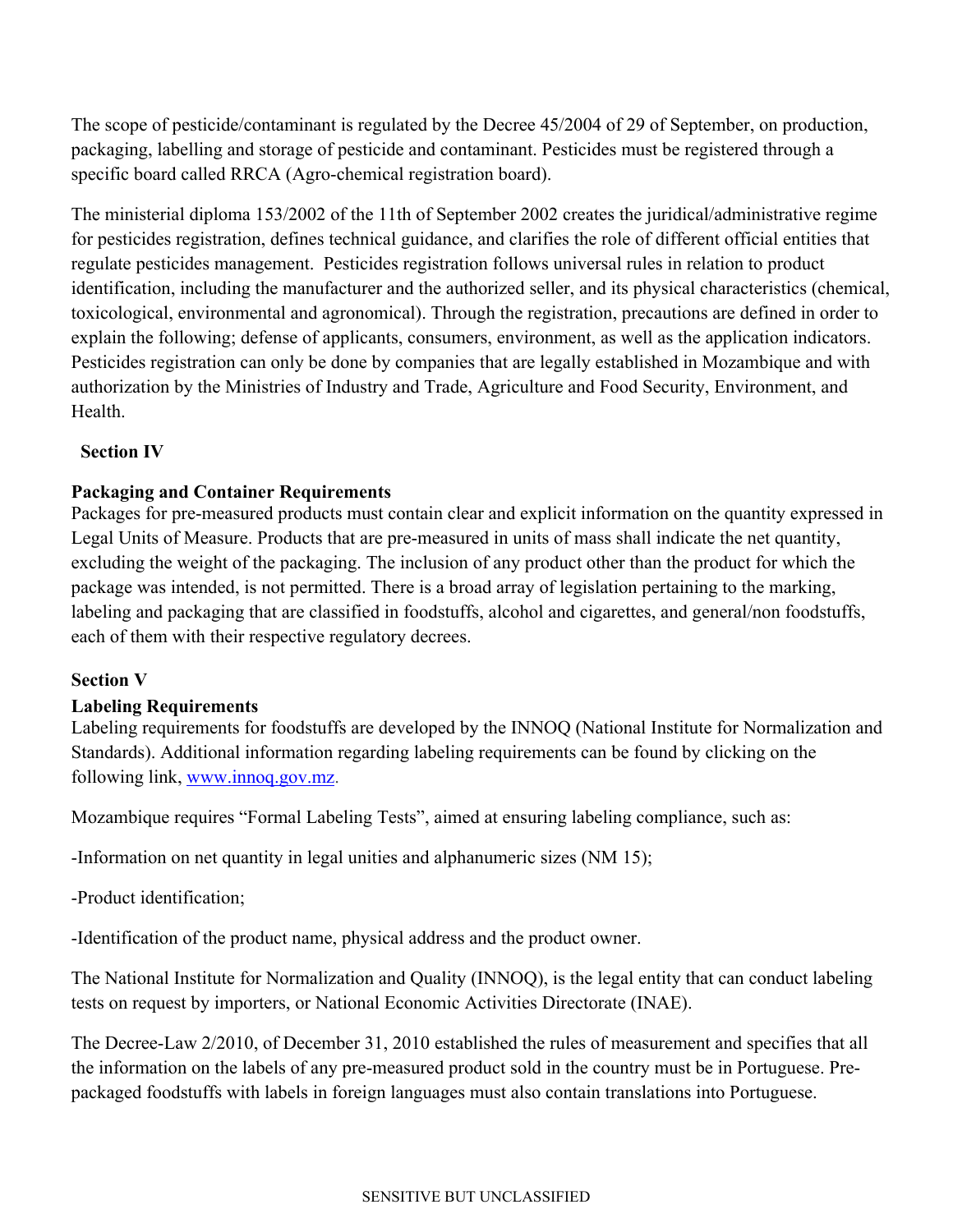Perishable pre-packaged food must contain instructions for its storage, use, date of manufacture and expiration date. Fortified foodstuffs must contain information regarding the chemical composition and must bear the fortification seal. The labelling of fortified foodstuffs shall be in accordance with the provisions of the following Mozambican Standards:

- 1. NM 15 for the General Requirements for Labelling of Pre-packaged Products.
- 2. NM 80 for Tolerance Allowed for Pre-Measured Products.

The label and any changes it may incur will need to be discussed with the Ministry of Health and to the INNOQ for approval.

The labels of packaged foods and beverages must show the following information in legible characters and must be in Portuguese:

- Name or brand of the product;
- Name or business name of the producer
- The headquarters of the producing company;
- Production facilities:
- Nutritional content:
- Ingredients list in descending order of quantities present, by weight or volume;
- Additives list:
- Net weight contained in the package;
- Identification of "artificial colors", in case of foodstuffs subject to dying or any treatment;
- Date of manufacture:
- Period of validity for human consumption; and
- Lot number.

Any specific names on the label needs to be accompanied by the corresponding common name. The Ministry of Health can indicate and publish the list of foodstuffs which do not need to indicate the date of manufacture and or period of validity. Pre-packaged foodstuffs with labels in a foreign language also need to contain their total or partial translation into Portuguese. Perishable pre-packaged food shall contain on its label, the instructions for storage, use, date of manufacture and expire date.

### <span id="page-6-0"></span>**Alcohol**

Alcohol for consumption must have the following phrase clearly written in capital letters on all labels: "The sale and consumption of alcoholic beverages to persons under 18 years of age is prohibited". All warning messages on containers labels for alcoholic beverages shall be broad, clear, legible and in capital letters, and state the alcoholic content of the drink.

Each label needs to be in Portuguese and have product information on the ingredients and the health effects from the abuse of alcoholic beverages. Pre-measured foods and beverages with labeling problems may be subject to sanctioning. This measure is aimed at bringing commerce into line with legislation and minimizing public health problems.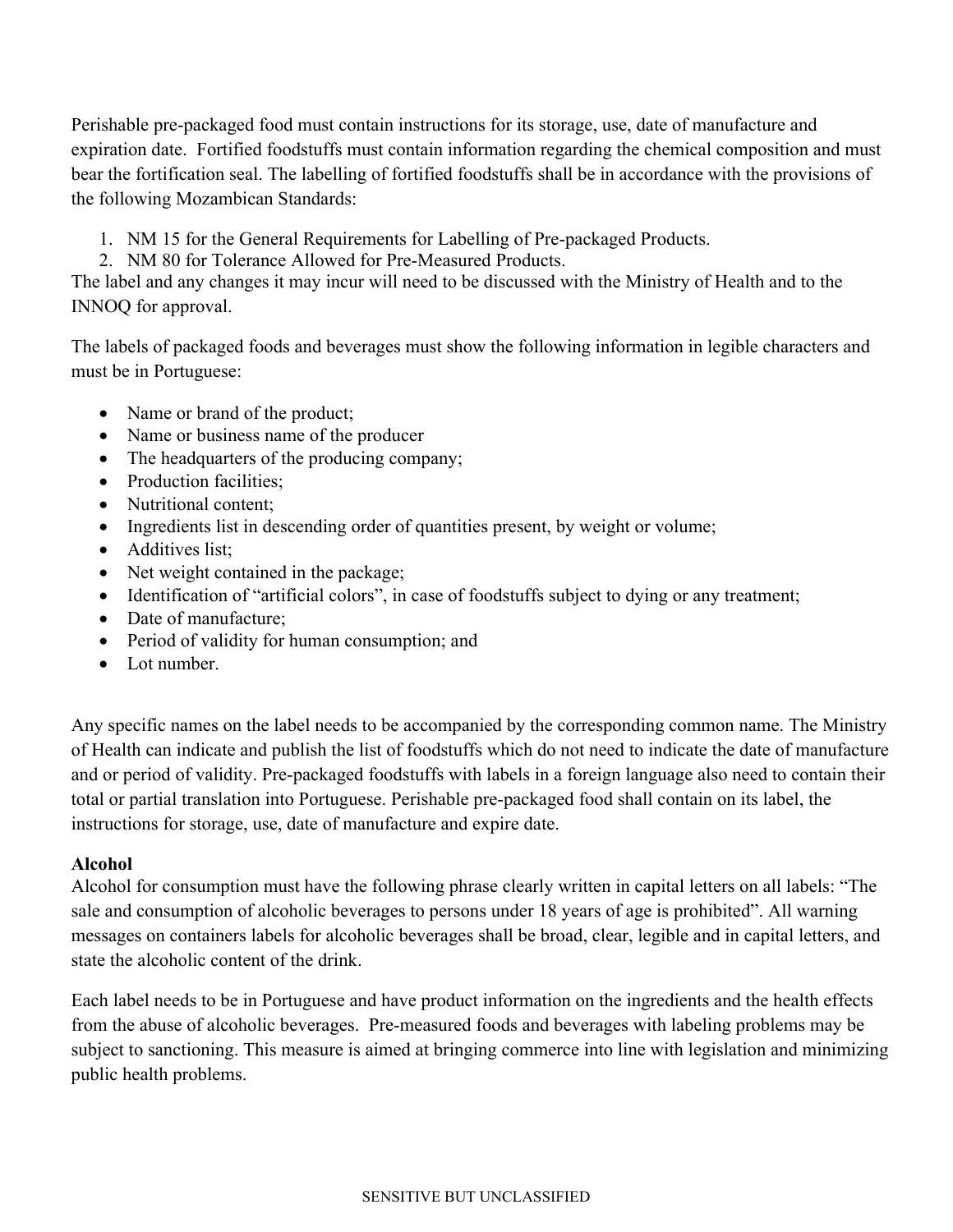### <span id="page-7-0"></span>**Section VI**

### <span id="page-7-1"></span>**Other Specific Standards**

Mozambique follows and implements international food safety management standards (ISO).

### <span id="page-7-2"></span>**Section VII**

### <span id="page-7-4"></span><span id="page-7-3"></span>**Facility and Product Registration Requirements**

### **Facility Registration**

The Ministry of Agriculture and Food Security requires that the import of any kind of plant and animal product be approved by the respective National Directorates of Agriculture and Forests and Veterinary services (Decree34/2016, of August 24, 2016). United States facilities are required to be registered and certified with the National Institute for Normalization and Quality (INNOQ) and National Institute of Economic Activities (INAE).

The Decree 49/2004 of 17<sup>th</sup> of November regulates the general processes facilities to be registered. The exporter must provide name, age, nationality, place of birth, residence, ID number, date and place of issue, if they are a private individual. If it is a company, the exporter needs to provide its official denomination, its public registration details, full address and the full name of its representative.

Subject to audits/inspections, the major documents required are:

- (i) Request for commercial activities registration;
- (ii) Plant of the facilities for commercial activity;
- (iii) Public registration of the social pact published in the Republic Bulletin;
- (iv) Rental contract of the facility; and
- (v) Proof of fiscal registration obtained from the Ministry of Economy and Finance

Once issued, the registration lasts:

- (i) One year, for importer/exporter, counted from the date of issue of the respective card; and
- (ii) Five years for companies.

Relevant documentation includes importer/exporter form, importer/exporter, and exporter/importer card.

### <span id="page-7-5"></span>Product Registration

Importers must be licensed by the Ministry of Industry and Commerce. No import taxes, aside from tariffs and VAT, are imposed, except on sugar and some luxury items. Pre-shipment inspections are mandatory for all import products. All food, animal and plant products entering the country are subject to registration with local authorities. Depending of the type of each product, different bodies may be consulted, as per appendixes below. Sanitary and phytosanitary requirements exist in legislation for the importation of foodstuffs and plant materials, but rarely enforced in practice.

The 'Documento Unico Certificado' (DUC) was introduced, which is one single document containing all the necessary information for customs and other stakeholders in the import process. In 2014 further progress in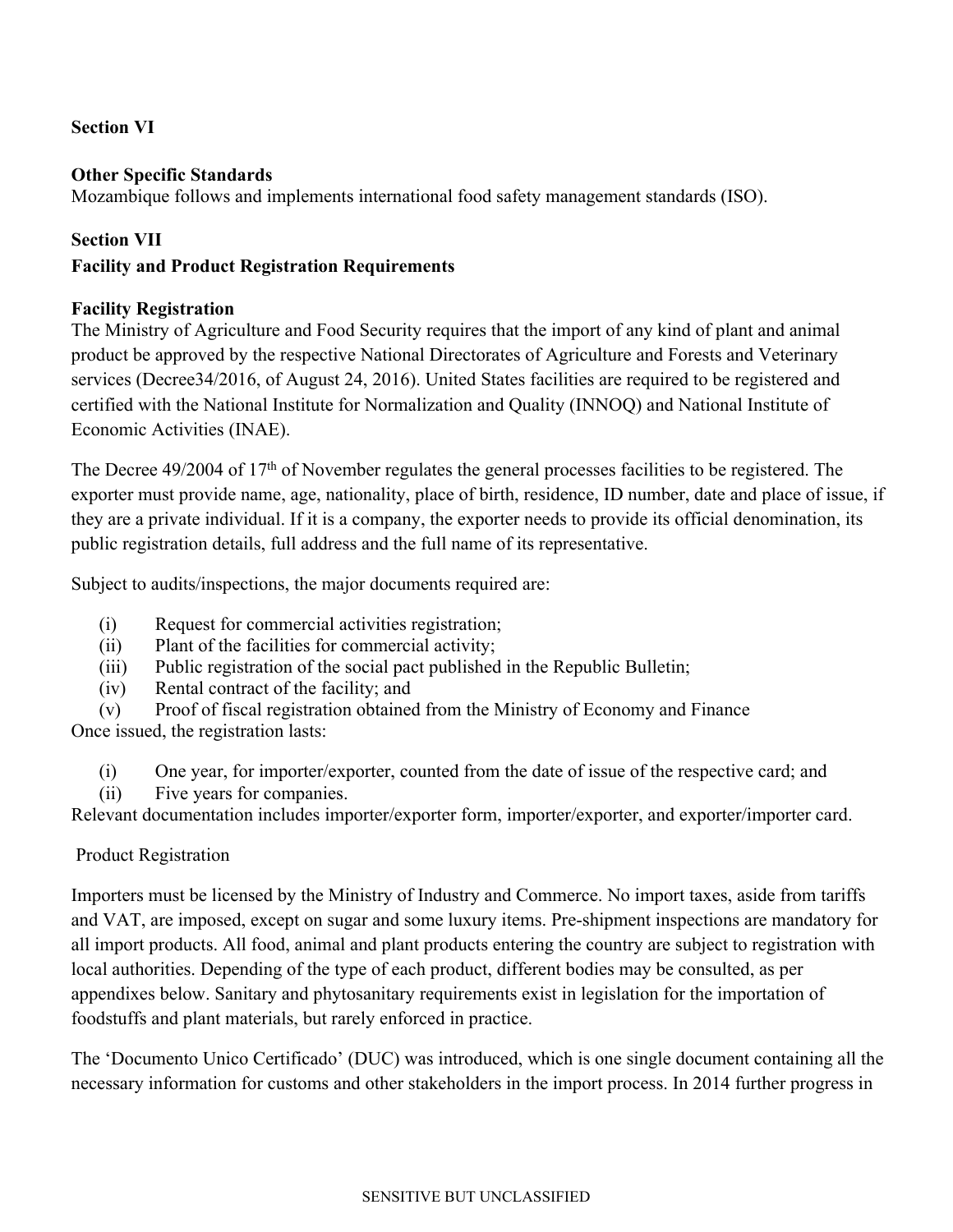import procedures was made by the electronic single-window system 'Janela Única Electrónica' (JUE), including not only trade information but also is the interface for financial control to clearance agents, sellers, buyers and customs. There exists a so-called 'positive list' of products that require Pre-Shipment Inspection (PSI).

Taxes Besides customs duties imported products are also subject to Value Added Tax (VAT) and the Specific Consumption Tax (Imposto sobre Consumos Específicos; ICE). The VAT is a single rate set at 17%, whereas ICE is between 15% and 75%, and issued to particular product subgroups. Food is not addressed in this kind of tax. To protect some of the domestic agricultural production some products are zero-rated: cornmeal, rice, bread, powdered milk for nursing mothers, wheat and wheat flour, tomatoes, horse mackerel, animal feed rations and sugarcane production inputs.

# <span id="page-8-1"></span><span id="page-8-0"></span>**Section VIII Other Certification and Testing Requirements**

Mozambique requires product certification and testing to determine if a system or product meet technical norms and standards. The certification is done through audits and testing of samples. If the company/organization has passed these standards, it will receive a certificate with the INNOQ trademark.

The certification process is simple; any company/organization may obtain it, as long as, appropriate documentation, proof that its processes and production process is under control and that products are produced in line with international standards.

A certification from the INNOQ distinguishes the product and enhances the company profile, it adds value to the brand, and it facilitates the introduction of other products into the market.

The first step for a company/organization to obtain certification of its products, is to contact INNOQ through the following email addresses: [innoq.certificacao@innoq.gov.mz](mailto:innoq.certificacao@innoq.gov.mz) and [innoq.certificacao@gmail.com](mailto:innoq.certificacao@gmail.com). For more information, refer to appendix I below.

# <span id="page-8-2"></span>**Section IX**

# <span id="page-8-3"></span>**Import Procedures**

There are no import taxes, aside from tariffs and VAT. However, sugar and some luxury items are taxed. All importers must be licensed by the National Directorate of Trade, which is part of the Ministry of Industry and Commerce. Registration is straightforward and has not been used as a non-tariff barrier.

All importers and exporters must be licensed by the Ministry of Industry and Commerce. Pre-shipment inspections are mandatory for all imports. The importation of live animals (other than domestic pets) requires veterinary certificates. Sanitary and phytosanitary requirements exist in legislation for the importation of foodstuffs and plant materials but are rarely enforced in practice. Special import permits, and licenses are necessary for pharmaceuticals, firearms, munitions, and explosives.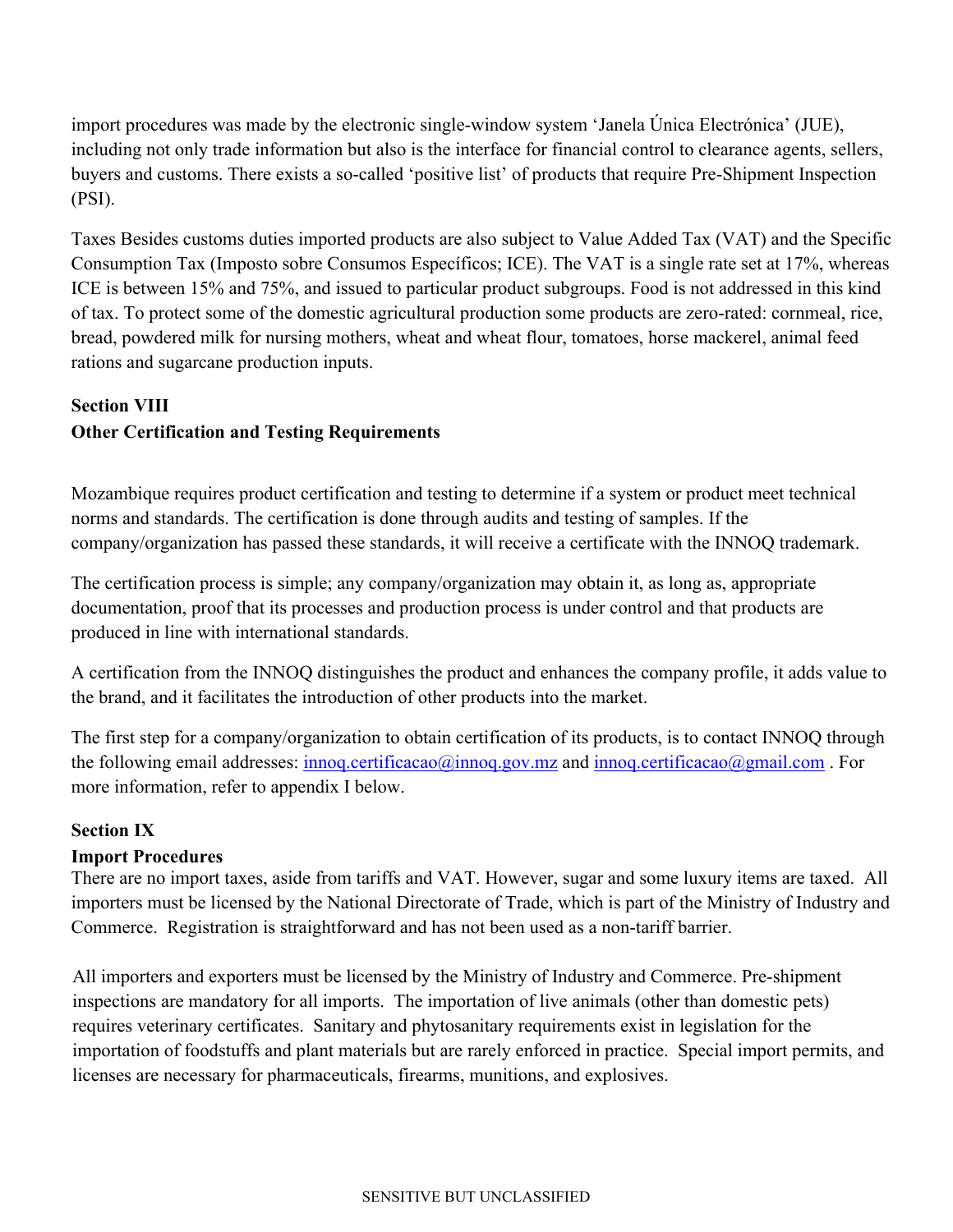Regulated goods (known as the Positive List) may be subject to pre-shipment inspection in the country of export before they are allowed into Mozambique. Goods on the Positive List must comply with import regulations and must be accompanied by a Documento Unico Certificado (DUC).

Mozambique's "Positive List" includes the goods indicated below, these are subject to compulsory Pre-Shipment Inspection (PSI). Where the tariff code is indicated, all goods contained there are subject to PSI.

### **Positive List**

| <b>Chapter &amp; Tariff Code Position</b>    | <b>Exclusion from PSI</b>                    |
|----------------------------------------------|----------------------------------------------|
| Chapter 2 PP 02.07.12; 02.07.14; 02.07.25;   | None                                         |
| 02.07.27; 02.07.33; 02.07.36. – Frozen meat  |                                              |
| and edible parts of poultry 01.05            |                                              |
| Chapter 11 PP 11.02 - Flour                  | Quantities up to 20 kgs                      |
| Chapter 15 PP 15.07; 15.08; 15.11; 15.12;    | Quantities up to 20 liters                   |
| 15.13; $15.15 - \text{Cooking Oil}$          |                                              |
| Chapter 25 PP 25.23 - Cement                 | Quantities up to 100 kgs                     |
| Chapter 28 Chemical products                 | None                                         |
| Chapter 29 Chemical products                 | None                                         |
| Chapter 30 Pharmaceutical products under HS  | Quantities for personal use                  |
| codes: 30.01; 30.02; 30.03; 30.04; 30.05 and |                                              |
| 30.06                                        |                                              |
| Chapter 36 PP $36.05$ – matches              | None                                         |
| Chapter 40 PP 40.11; $40.12 -$ New tires and | Quantities up to 5 tires                     |
| used tires                                   |                                              |
| Chapter 87 Vehicles - 87.01, 87.05, 87.11    | New vehicles that have never been registered |
|                                              | in the country of manufacture                |

**Source:** <http://www.at.gov.mz/por/Comercio-Internacional/Procedimentos-Aduaneiros/Lista-Positiva>

- Agricultural products associated with the positive list cover the following categories: Food and live animals;
- Meat and meat preparations;
- Dairy products and birds' eggs;
- Fish, crustaceans, mollusks, and preparations thereof;
- Cereals and cereal preparations;
- Vegetables and fruits;
- Sugar, sugar preparations and honey;
- Coffee, tea, cocoa, spices, and manufactures thereof;
- Feedstuff for animals (excluding unmilled cereals); and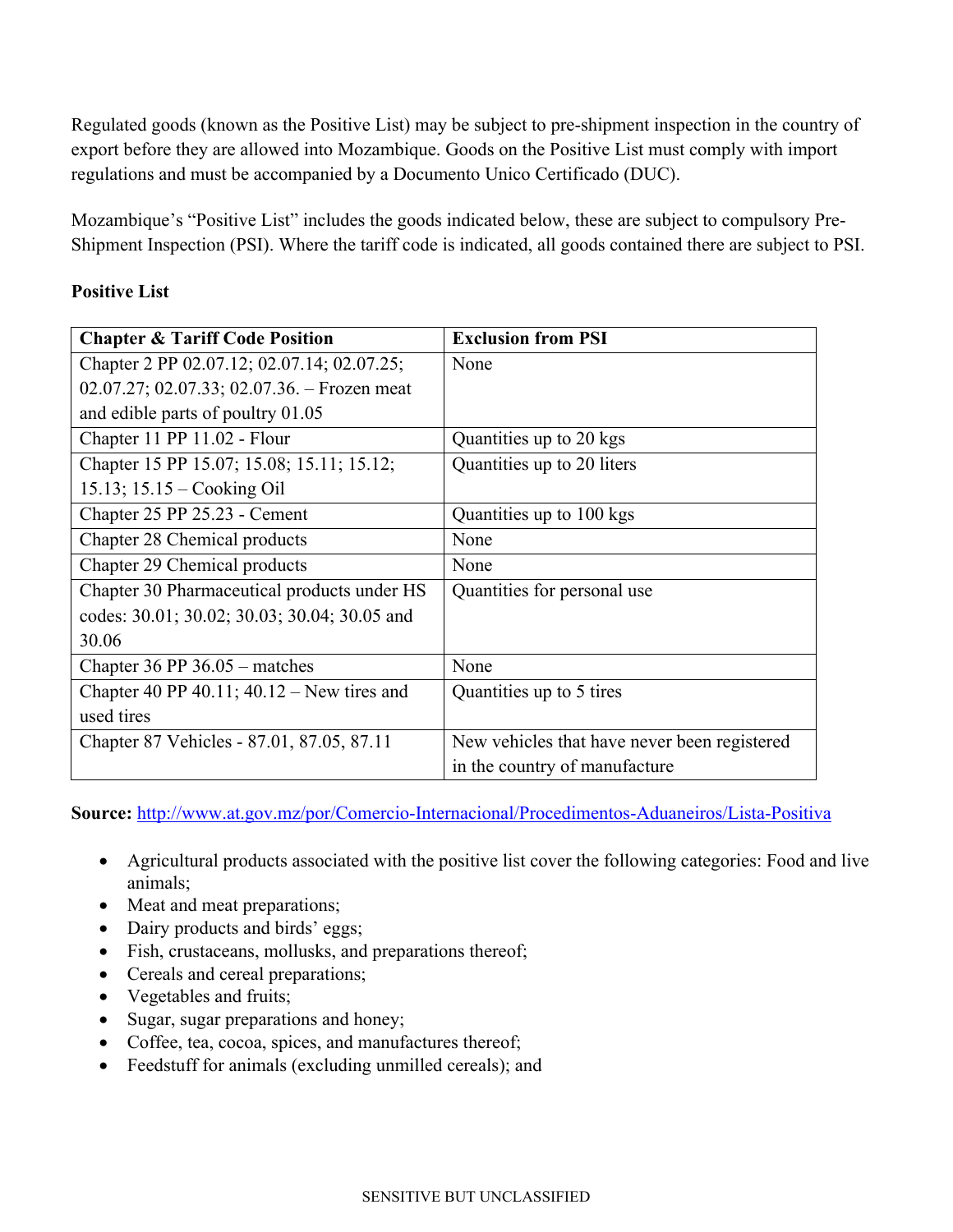Miscellaneous edible products and preparations.

Additional import requirements and details can be obtained through government official channels on appendix I below.

### <span id="page-10-0"></span>**Section X**

### <span id="page-10-1"></span>**Copyright and/or Trademark Laws**

The Mozambique Industrial Property Institute (IPI) regulates and implements the copyright and trademark laws in Mozambique, through the newly updated Decree-law No. 1/2018 of May 4, which supersedes the Commercial Code (Cod.Com) of 2005.

The newly updated decree establishes the special regimes of copyright and mandatory obligations related to industrial property, the copyrights of inventions, utility models and trademark registration, industrial designs, logos, commercial names, denomination of origin, geographic indications, etc. Industrial property covers all market, services, agro-industry, forestry, fishery, food, construction and extractive industries.

Mozambique is part of the International Union for Industrial Property Protection, as per the Paris Convention of March 20, 1883. More details can be found at [www.ipi.gov.mz](http://www.ipi.gov.mz/) .

# <span id="page-10-3"></span><span id="page-10-2"></span>**Appendix I Government Regulatory Key Agency Contacts**

# **Ministry of Trade and Industry (MIC)**

Av. Praça 25 de Junho, 300

Tel: +258 21343500

Fax: +258 21352669

E-mail: [mic.@gov.mz](mailto:mic.@gov.mz)

[www.mic.gov.mz](http://www.mic.gov.mz/)

### **Ministry of Agriculture and Food Security (MASA)**

Praça dos Heróis Moçambicanos

Tel: +258 21468200 +258 0000000

Fax: +258 214874121

E-mail:  $\text{geral}(a)$ agricultura.gov.mz

[www.masa.gov.mz](http://www.masa.gov.mz/)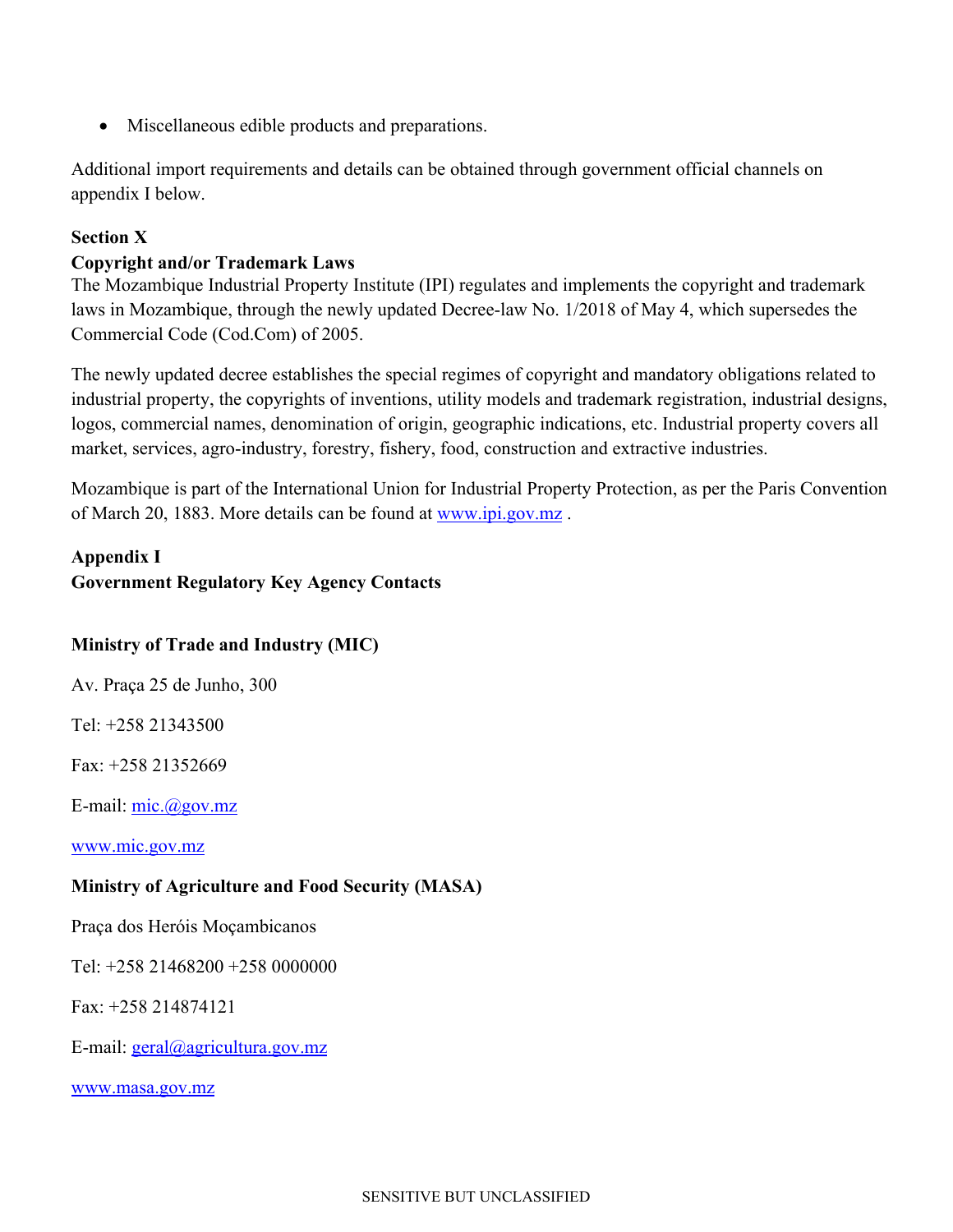### **National Institute for Normalization and Quality (INNOQ)**

Bairro Zimpeto Maputo - Mozmabique Fixed line: +25821344600 Fax: +25821344610 Mobile: +258 82 4756985 Email: [info@innoq.gov](mailto:info@innoq.gov)

#### [www.innoq.gov.mz](http://www.innoq.gov.mz/)

### **Instituto de Propriedade Industrial (IPI)**

R. Consiglieri Pedroso, 165

P.O.Box 1072

Tel: +251 21354900

Fax: +258 21354944

E-mail:  $ipi@ipi.gov.mz$ 

[www.ipi.gov.mz](http://www.ipi.gov.mz/)

Maputo-Mozambique

### **Mozambique Revenue Authority**

<http://www.at.gov.mz/Tabelas-de-Requisitos/Importador-Exportador>

<http://www.at.gov.mz/por/Media/Files/Importacao-de-Carga-Geral>

<http://www.at.gov.mz/por/Media/Files-1/Importacao-Pre-Embarque/Lista-Positiva>

<http://www.at.gov.mz/por/Perguntas-Frequentes2/Procedimento-de-Importacao-e-Exportacao>

[http://www.fao.org/fao-who-codexalimentarius/about-codex/members/detail/faolex/en/?country\\_iso3=MOZ](http://www.fao.org/fao-who-codexalimentarius/about-codex/members/detail/faolex/en/?country_iso3=MOZ)

#### <span id="page-11-0"></span>**Appendix II**

<span id="page-11-1"></span>**Other Import Specialist Technical Contacts**

### **Office of the Agricultural Affairs (FAS Maputo)**

U.S. Embassy Maputo

Av. Kenneth Kaunda, 193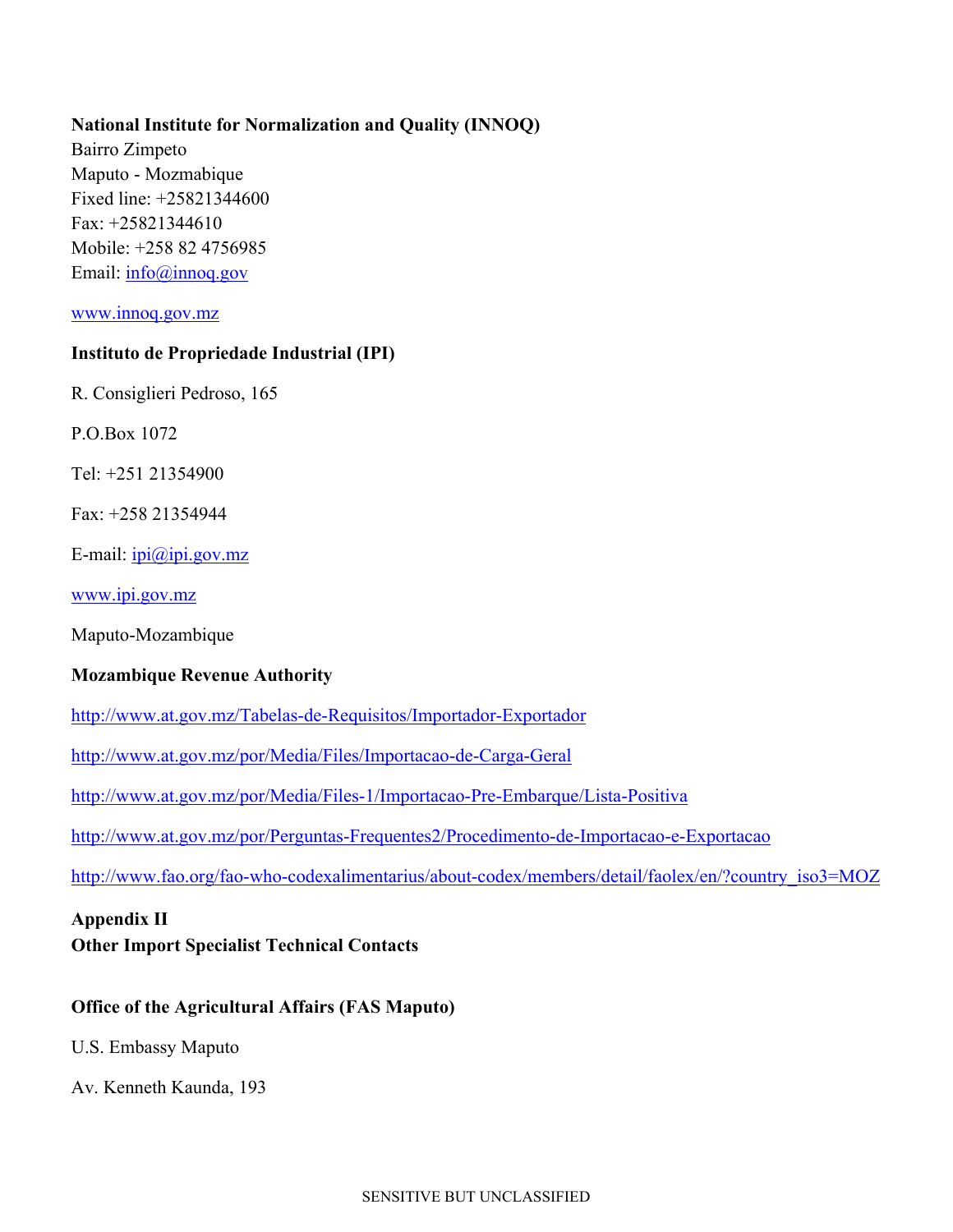Tel: (+258) 21492797 ext. 3016

E-mail: [Almeida.Zacarias@fas.usda.gov](mailto:Almeida.Zacarias@fas.usda.gov)

### **Office of the Agricultural Affairs (FAS Pretoria)**

U.S. Embassy Pretoria

877 Pretorius Street

Pretoria, South Africa 0001

Tel: (+27) 12-431-4057

Fax: (+27) 12-342-2264

E-mail: [agPretoria@fas.usda.gov](mailto:agPretoria@fas.usda.gov)

[www.fas.usda.gov](http://www.fas.usda.gov/)

### **Animal and Plant Health Inspection Service (APHIS)**

U.S. Embassy Pretoria

877 Pretorius Street

Pretoria, South Africa 0001

Tel: (+27) 12-431-4711

[www.aphis.usda.gov](http://www.aphis.usda.gov/)

#### **Attachments**

#### **Prohibited Imports**

| Counterfeit merchandise, books and works of art                                                                                                    |
|----------------------------------------------------------------------------------------------------------------------------------------------------|
| Objects, photographs, albums, recordings or images and film of a pornographic nature or<br>other materials that are judged offensive to the public |
| Medication and food products harmful to public health                                                                                              |
| Food products that are harmful to public health that cannot be used for other purposes, like                                                       |